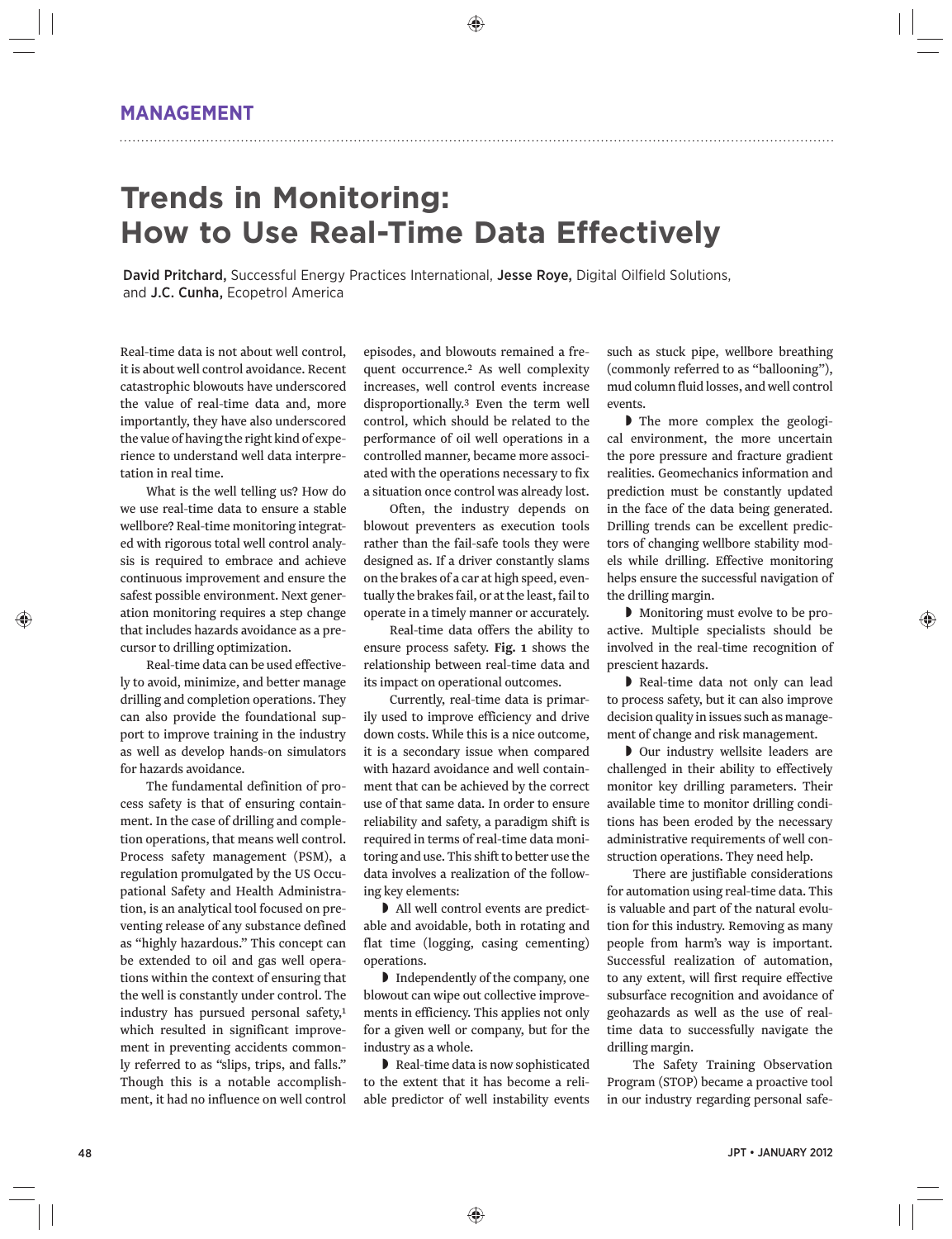

Fig. 1—Real-time data and operational impact. *(Courtesy of Successful Drilling Practices and Digital Oilfield Solutions.)*

ty.4 This same principle must be applied to operations in general. Real-time monitoring should evolve to this level, not necessarily in terms of declaring STOP, but in creating the ability to notify that conditions are, or may become abnormal. As mentioned before, all well-control events are predictable.

There are no worldwide industry standards regarding acquisition or monitoring of real-time data. The fact is that our industry could substantially benefit from standardization present in other industries. This would improve its overall safety record.

An example is the airline industry, where there is no room for a pilot to decide on matters related to how, when, and where to land an aircraft. Industry standards regarding monitoring of realtime data would help ensure that regulations are effective. The more proactive the industry is in this area by establishing a set of standards for data and monitoring, the less the regulatory involvement.

The industry is reluctant to develop collaborative standards, primarily for fear of losing a competitive edge; however, everything is secondary to process safety. Ensuring process safety is fundamental to the industry's viability.

#### **Wellbore Stability and Process Safety**

Ensuring a stable wellbore is the precursor of process safety. To its credit, the industry has made enormous improvements and technology advancements in areas such as rig floor management, equipment, and automation. Real-time data reflects every drilling parameter related to these technologies. The following are examples of some key parameters:

- ◗ Weight on bit
- **▶ Rate of penetration**
- ◗ Hookload variations (buoyancy)
- ◗ Torque/drag
- ◗ Mechanical specific energy

◗ Motor and bottomhole assembly dynamics

◗ Drilling trends; gamma ray, Dexponents, etc.

◗ Pressure while drilling and equivalent circulating density trends

◗ Pressures and volumes

◗ Mud log data, gas or hydrocarbon levels, mud weight, and lithological trends

The typical real-time system has a multitude of tracks; all to some degree reflect drilling trends and/or flat time conditions. Our technology and efficiency gains have been so good that some questions must be asked and answered: Are we outdrilling our ability to properly recognize and address changing wellbore stability conditions? Are we allowing the time to interpret the data? This is not to suggest that we should slow down, or lose efficiency, but that we use the data to facilitate reliable and safe operations. "Stop, look, and listen" comes to mind.

The problem with the plethora of data available in terms of monitoring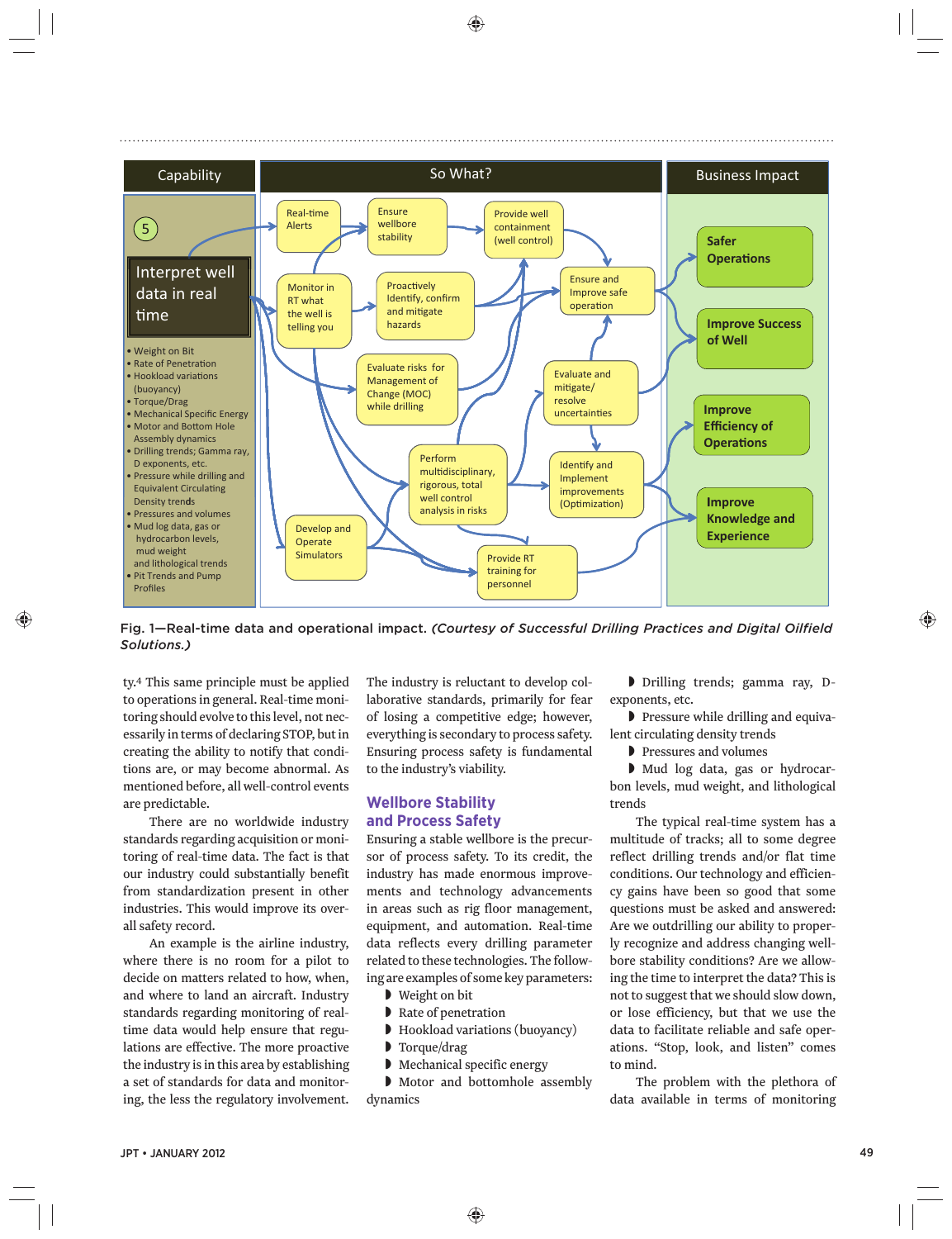| TABLE 1-DAYS OF WELLBORE INSTABILITY AS A PERCENTAGE<br>OF TOTAL TIME (EXCLUSIVE OF WEATHER) |                                                                     |                                            |                                              |
|----------------------------------------------------------------------------------------------|---------------------------------------------------------------------|--------------------------------------------|----------------------------------------------|
| <b>Events Related to</b><br><b>Wellbore Instability</b>                                      | <b>General Populations:</b><br>263 Wellbores $<$ 600 ft<br>of Water | 65 Sub-Salt<br>Wells: $WD >$<br>$3,000$ ft | 99 Non-Sub-Salt<br>Wells: $WD >$<br>3,000 ft |
| Stuck Pipe (%)                                                                               | 2.20                                                                | 2.90                                       | 0.70                                         |
| Wellbore Stability (%)                                                                       | 0.70                                                                | 2.90                                       | 0.90                                         |
| Loss Circulation (%)                                                                         | 2.30                                                                | 2.40                                       | 2.00                                         |
| Kick $(\%)$                                                                                  | 1.20                                                                | 1.90                                       | 0.80                                         |
| Total $(\%)$                                                                                 | 6.40                                                                | 10.10                                      | 4.40                                         |
| <b>Total Wellbore</b><br>Instability (Days)                                                  | 2.240                                                               | 9.797                                      | 2.376                                        |
| <b>Total NPT Days</b>                                                                        | 4                                                                   | 29                                         | 9                                            |
| Instability % of NPT<br>Days                                                                 | 56.00                                                               | 33.78                                      | 26.40                                        |
| <b>Average Days to Drill</b>                                                                 | 35                                                                  | 97                                         | 54                                           |
| <b>Kick Days</b>                                                                             | 0.420                                                               | 1.843                                      | 0.432                                        |

is that only limited viewing screens are available, and oftentimes there are several influencing variables in terms of understanding and interpreting wellbore stability issues. Furthermore, the more complex the drilling operation, the more multidisciplinary input is required.

All of this data is critical and no single piece of data will yield a good decision. The totality of the data must be considered, and if the drilling conditions are changing such as increasing rate of penetration (ROP), this could be a result of several factors, and justifiably could lead to a "flow check." What if the operation is "time" drilling with controlled ROP and the well is becoming underbalanced? What if the faster ROP is lithology-related and yet the mud weight is incorrectly increased? What if the well is being displaced with simultaneous operations confusing pit volumes? How do we use real-time data and monitoring to ensure process safety concerning test procedures? The point is that total data interpretation is critical.

#### **Drilling Management Is Risk Management**

Risk management is beginning to be recognized as fundamental to drilling management.5 No matter how robust the planning processes and procedures, wellbore stability models are, at best, predictions that are constantly changing because of the uncertainties inherent in the drilling process. Too often, it is presumed that these changes do not affect the risk of achieving the overall well objectives safely and reliably. Realtime data can and should be instrumental in recognizing and addressing change, commonly referred to as management of change, and the resultant risks. Risks can never be eliminated, but they can be managed and mitigated. For example, real-time data has the ability to update stability models with actual drilling conditions and change projected casing points. Not only does it improve the efficiency of the operation, but it also provides an advanced planning platform and decision fault analysis for issues such as contingency planning.

Recognition and addressing of risks is an evergreen, real-time process. Realtime centers should be proactive in management of change and risk analysis. Lessons are only as good as the validating information that supports them. Trend changes should be important for developing any new or revised well procedures or programs going forward. For example, applying correct mud weights, rheology, and general drilling dynamics in forward operations would make it less arbitrary and safer. Contrarily, misapplication of the same lessons can lead to inducing hazardous conditions:

Excess Mud Weight → Excess Equivalent Circulating Density → Ballooning → Losses → Mud Barrier Compromised

→ Potential Kick Follows → Well Control Operation

In this sense, drilling management must have a component of management of existing risk. And the tool for this process is the correct use of real-time data, which includes, besides constant monitoring, accurate interpretation and timely preventive actions.

One may correlate a well-managed and controlled operation with procedures that will slow down the drilling and completion processes. This is not necessarily true. Firstly, we need to notice that in the Gulf of Mexico (GOM), for wells drilled in deep and ultradeepwater, wellbore instability as a percentage of nonproductive time ranges from 26% to 56% as depicted in **Table 1.6**

Secondly, even with so much lost time, we are still having situations of loss of circulation, fluid gains, wellbore instability, and many others that can potentially result in loss or total loss of well control. So the outcome of careful management will be more efficient and less costly, with safer and faster operations.

However, to obtain the desired outcome, a paradigm shift must be made by the industry. With the risks and decision making involved, well drilling operations must be the responsibility of a multidisciplinary team.

#### **Information Technology and Real-Time Data**

In order to successfully apply and monitor real-time data, information technology (IT) systems must be in place for users to access the data from around the globe. Furthermore, there should be consistent monitoring criteria, beginning with the wellsite and then the office and other offsite designations. Alerts must be consistent and the IT system and software should recognize changing drilling trends, no matter which tracks are onscreen at the time, and bring forward abnormalities not in the line-of-sight of a particular screen. Establishing bandwidths for alerts is critical to ensure that alarms are synchronized, and all viewers are simultaneously and correctly alerted in a timely manner. Unilateral disablement of an alarm is unacceptable, as is the establishment of alerts bandwidths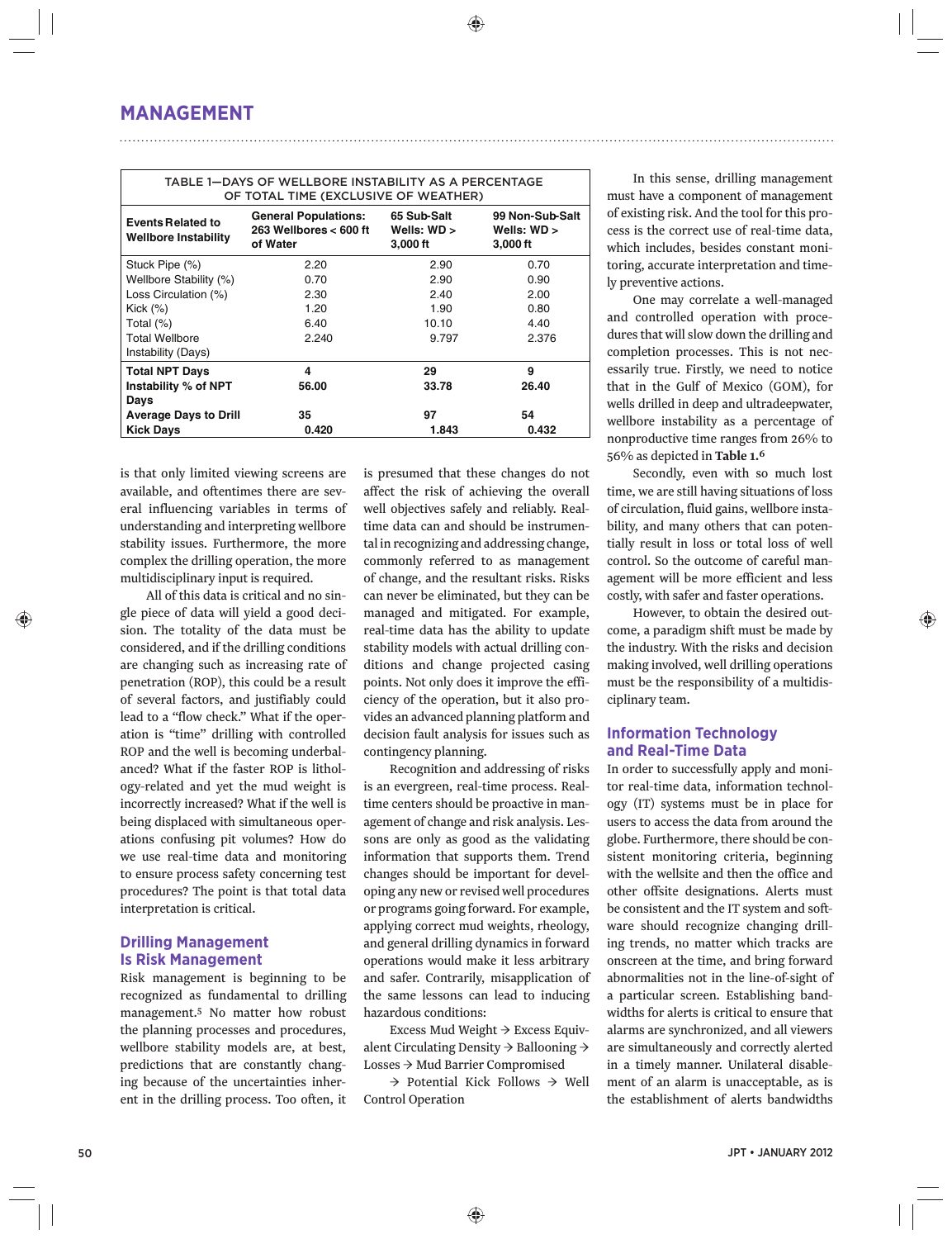

Fig. 2—Real-time data flow for monitoring real-time operations. *(Courtesy of Successful Drilling Practices and Digital Oilfield Solutions.)*

that are so broad as to render the existence of alarms meaningless. Default and exceptions to defaults must be established by consensus involving the operator and critical contractors. Common situational awareness should be the determiner in establishing effective bandwidths of monitoring. This also requires a multidisciplinary alignment as a geoscientist might interpret real-time data differently from a driller, whose metrics are based on different criteria. Drilling performance and reliability are a multidisciplinary responsibility. Bandwidths for alerts will also be dependent on the category of the well being drilled and the maturation of the subsurface and drilling knowledge of the area.

### **The Evolution of the Control Room: Real-Time Operating Centers**

In its current state, the dynamics of "control room" input may be viewed as a positive factor or as interference. Lack of common direction may lead to certain individuals seeking input to improve

operational efficiency, while others may ignore the input. Also, in some cases, geoscientists may not be willing to share subsurface data because of "tight-hole" or privileged information conditions. This behavior, especially regarding data from tools such as logging while drilling and mud log, can be detrimental to the management of the operation, since the data is crucial to process safety. In today's increasingly complex wells, this model must change. Again, process safety is paramount and trumps a perceived competitive edge. Although confidentiality is important, it is up to each company to ensure that confidentiality is maintained only while not compromising process safety.

Many companies still subscribe to the belief and practice of either not using or minimizing the use of real-time data systems to coordinate drilling and completion operations—both offshore and onshore. Such practices directly compromise process safety management and leave these companies increasingly vulnerable. Currently, products from major E&P service providers give reliable, multiyear proven capability for both onshore and offshore real-time data collection and transmission. The addition of a realtime operations center to deliver interpretation and analysis of the real-time data stream and relay proactive recommendations provide the following:

◗ Leverage of experienced resources across multiple operations

◗ Access to deep subject matter experts regardless of location

◗ Capability to perform trend and model analysis not available at the rig

◗ Proactive ability to identify issues before they become problems

- ◗ Effective integrated operations
- ◗ Enhanced process safety
- ◗ More cost-effective operations

The design for such an integrated system is understood and documented. It should come as no surprise that many companies across the world have successfully adopted this model. Many operating companies, including supermajors, national oil companies, and independents, have been using this model for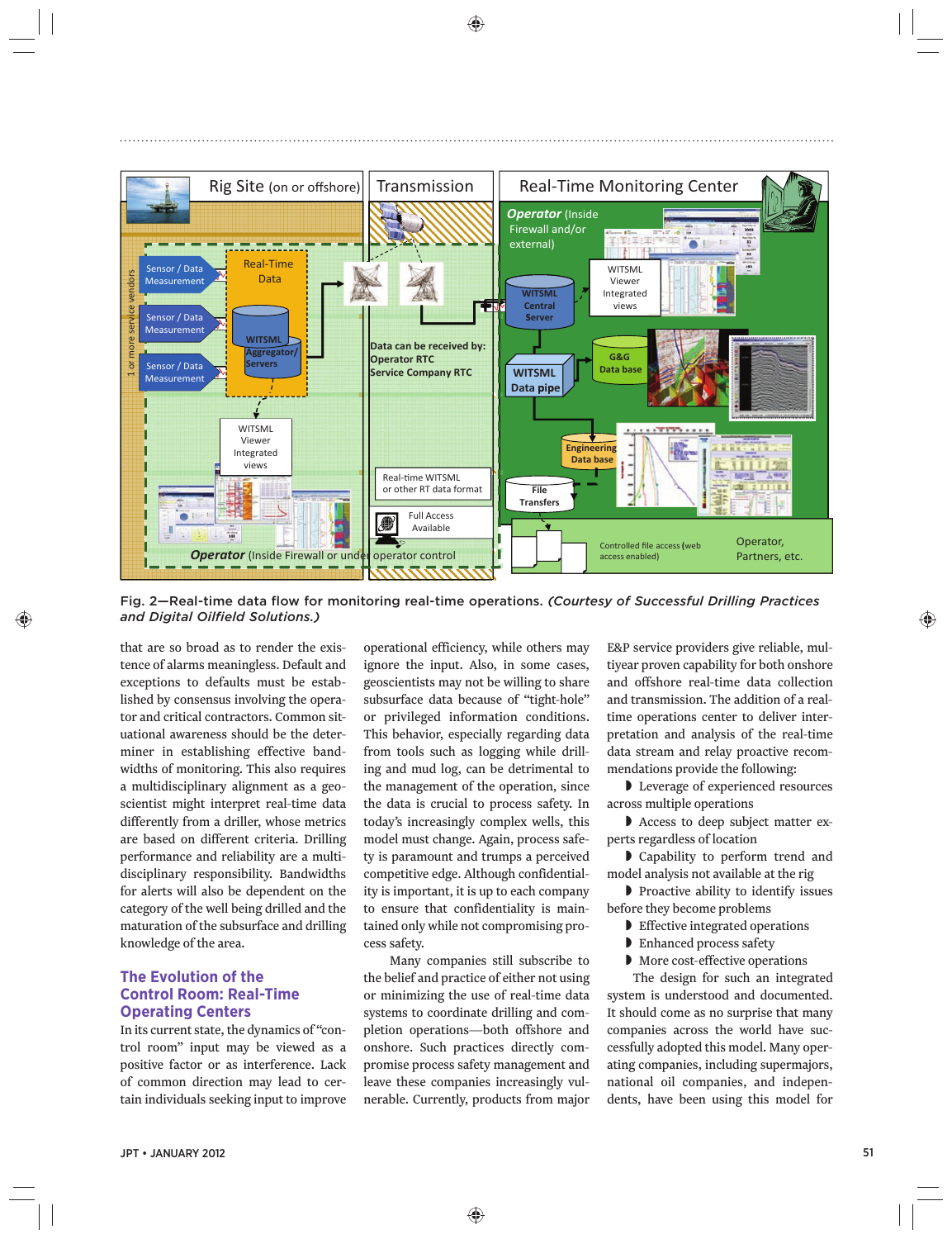years and continue to refine and expand their capabilities. The basis for these real-time systems can be represented by the model in **Fig. 2.**

The linkage of real-time data and real-time centers to monitor and support drilling and completion operations provides tangible economic, engineering, operational, and risk mitigation benefits. These benefits will continue to increase in importance as the pool of experienced drilling and completion, and E&P workers decreases and as operations continue to expand into more complex and costly operating environments onshore and offshore.

Competency and training are critical in the industry. While there are many excellent training companies and centers, including for well control, there is little training or practice for hazard avoidance. Again, referencing the airline industry, pilots train periodically in aircraft simulators specifically developed for practicing to avoid hazards. There are many good well control simulators, but are there any well control avoidance simulators? Given that well control is predictable by properly interpreting drilling trends and

**David Pritchard** has more than 43 years of oil and gas production, exploration, operations, and drilling experience. He has consulted for more than 20 major and national oil companies, independents, chemical companies, and major service providers across the globe. A registered professional engineer, his expertise includes drilling hazards management and training, well planning, execution, and analysis with a focus on risk, particularly related to narrow margin drilling and high-pressure/hightemperature operations. Pritchard has authored or coauthored 16 industry publications, and was selected as co-chair of the Technical Committee of the Deepwater Horizon Study Group examining the Macondo blowout. He received a BS in petroleum engineering from the University of Tulsa.

monitoring flat time operations, well control avoidance simulators can be natural extensions of control rooms and excellent training venues not only for drilling, but also for multidisciplinary personnel.

#### **Conclusions**

The industry as a whole must cast off vestiges of outmoded thinking that drilling is all about cost per foot and embrace the fact that process safety is paramount.

Senior management must warrant that there are processes in place and adhered to that consider process safety management as the precursor to reliability. For example, in deepwater operations in the GOM, wellbore instability represents from 26% to 56% of total nonproductive time, and real-time data provides an opportunity to predict and avoid these instability events. Removing hazards and reducing their daunting number will significantly lower organizational and industry drilling costs.

One breach of process safety eliminates all efficiencies gained from technologies both on a company and industry basis. Therefore, the industry must undertake a step change in how it per-

**Jesse Roye** is a principal at Digital Oilfield Solutions, a consulting firm specializing in real-time drilling and completions operations centers, and has more than 35 years' experience in the E&P industry. Previously, he has worked for supermajors and oil service providers. His career spans engineering and management responsibilities in the US onshore, deepwater Gulf of Mexico, Canada, Middle East, and Asia Pacific. He has authored various technical articles and papers and coauthored a number of books and engineering software programs on production and drilling engineering. He earned a mechanical engineering degree from the University of Houston and an MS degree in computing, systems, and management from Houston Baptist University.

ceives real-time data, and how the data is interpreted and used.

The development of standards for real-time data and monitoring centers will be a big, positive step change for the oil and gas industry. Change is difficult but necessary, and achieving it will greatly improve the holistic safety consciousness, reliability, and reputation of our industry.

#### **References**

- 1. Brett, J. Ford. 2010. Forum on Offshore Drilling, Panel Session, Pensacola, Florida. 11 August 2010.
- 2. SINTEF Offshore Blowout Database. 2009. Scandpower Blowout and Well Release Frequencies.
- 3. Pritchard, David M. and Lacy, Kevin D. 2011. Deepwater Well Complexity—The New Domain, Prepared for the President's Commission for the Deepwater Horizon Study Group (1 March 2011).
- 4. STOP is a registered trademark of DuPont.
- 5. Cunha, J.C. 2010. Drilling Management, *JPT,* September 2010, Vol. 62, No. 9, 72.
- 6. The James K. Dodson Company. https:// www.dodsondatasystems.com/Default. aspx **JPT**

**J.C. Cunha,** SPE, is drilling manager for Ecopetrol America in Houston. Previously, he was the well operations manager for Petrobras America. A former associate professor of petroleum engineering at the University of Alberta, Cunha has served on several SPE committees and was an 2010–11 SPE Distinguished Lecturer. Cunha's career spans engineering and management positions on several projects in South America, the Gulf of Mexico, Africa, and the Caribbean. He has authored various technical articles including 30 SPE papers and has coauthored two recently published SPE books, *Advanced Drilling and Well Technology,* and *Fundamentals of Drilling Engineering.* He earned a civil engineering degree from Juiz de Fora Federal University, Brazil, and MS and PhD degrees in petroleum engineering from Ouro Preto University, Brazil, and the University of Tulsa, respectively.